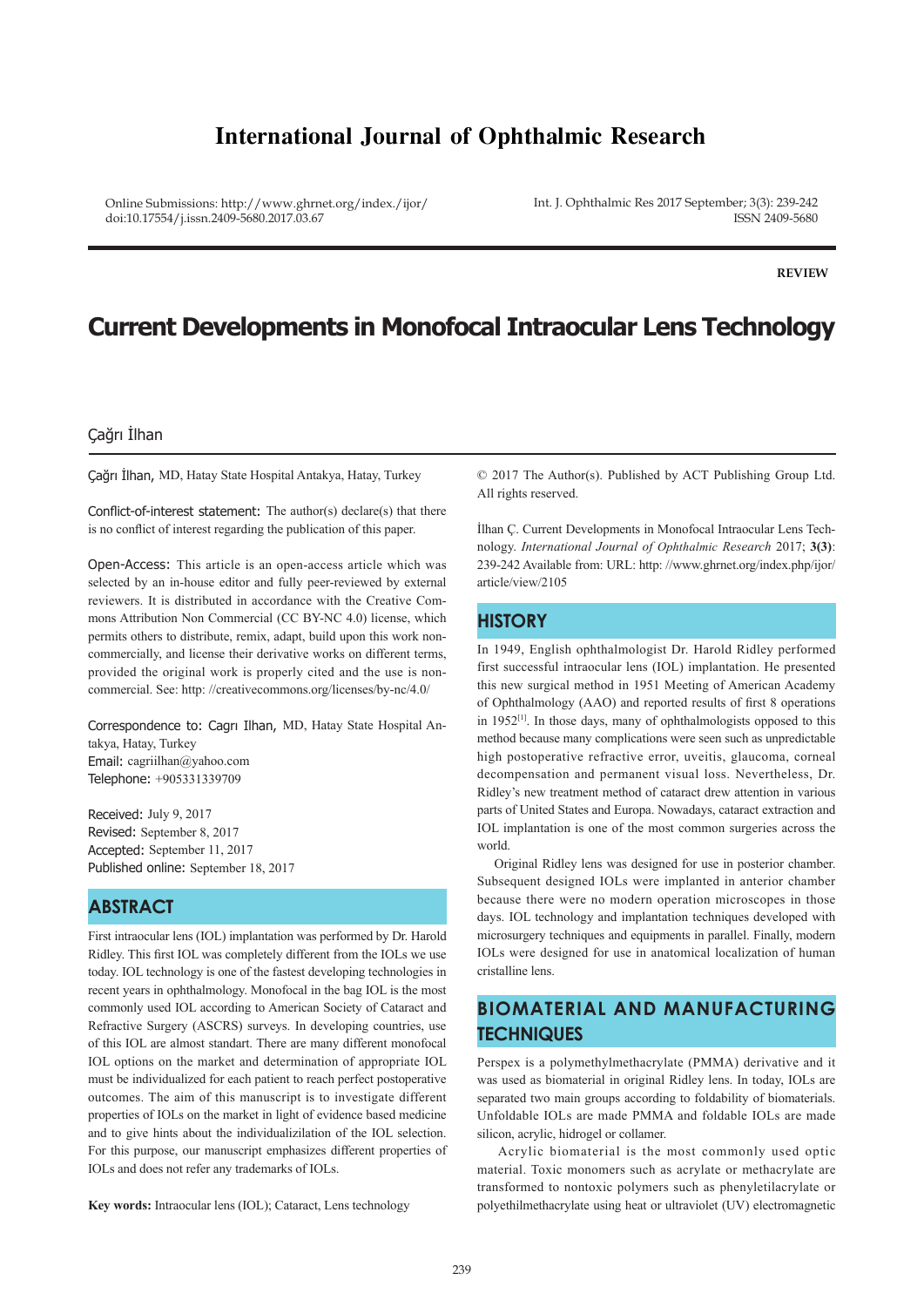#### Ilhan Ç. Intraocular Lens Technology

radiation. Physical strength of biomaterial depends on length of polymer chain. Biocompatibility of biomaterial depends on type of monomer. Tolerance of uveal tissue and lens capsule provide to keeping of the IOL in eye over years. Uveal biocompatibility is examined via presence of small round cell in anterior chamber and foreign body giant cell on surface of IOL. Capsular biocompatibility is examined via migration of lens epithelium on the posterior capsule and existence of capsular opacification<sup>[2]</sup>. Uveal biocompatibility and some optical properties of hydrophilic acrylic IOL are high<sup>[3,4]</sup>. Additionally, one study reported bacterial adhesion to surface of IOL is fewer in hydrophilic acrylic IOL than other IOLs<sup>[5]</sup>. But capsular biocompatibility of hydrophilic acrylic IOL is low. Capsular biocompatibility is very important because it effects long term visual outcomes negatively through posterior capsular opacification (PCO) and deformation of IOL surface<sup>[6]</sup>. For this reason, the most of the cataract surgeons use more common hydrophobic acrylic IOL than hydrophilic acrylic IOL if possible. New designed hybrid acrylic IOL combine advantages of two acrylic IOLs and provides higher uveal and capsular biocompatibility. Thus, this material yields better surgical outcomes via reducing postoperative anterior chamber cells and PCO rate<sup>[7]</sup>.

 Heparin coating is a surface modification that enhances the uveal biocompatibility of IOL. Fewer aqueous flare are seen after implantation of heparin coated IOL<sup>[8]</sup>. Although heparin coated IOL increases the risk of PCO, this increase is not found statistically significant<sup>[9]</sup>. And this IOL can be used in patients with high-risk for postoperative intraocular inflammations.

 The manufacturing process of IOL consists of the following steps briefly: Copolymerization, castpolymerization, optical forming and coupling of pieces (this step is not necessary if IOL is one-piece). Optical forming is performed via molding or lathe cut after the processing of biomaterial. Mold damage is high in molding technique and it causes producing damaged IOL. So, lathe cut technique is more cost effective and more commonly used than molding technique.

### **MECHANICAL PROPERTIES**

The variation in optic and total diameter of IOL is limited. In animal study, IOLs with 6 mm and 7 mm optic diameters implanted in the pig eyes, were compared. Pig eyes implanted IOL with 7 mm optic, need less pressure at the scleral indentation for visualization of peripheral retina in vitrectomy<sup>[10]</sup>. While larger optical size is advantageous in visualisation of peripheral retina, it is disadvantageous in terms of folding and implantation through small incision. Optic diameter of IOLs is almost standart due to this limitation. When total diameters are compared, average rotation and stabilization are similar in IOLs with 12 mm and 13 mm total diameters<sup>[11]</sup>. This parameter does not seem very important in IOL selection.

 There are various haptic designs on the market such as plate haptic, C haptic, modified C haptic, J haptic, quadripod haptic and more. A study comparing various haptic types reported that double C haptic contacts the lens capsule at 4 points. Double C haptic design maintains anteroposterior and rotational stability of IOL<sup>[12]</sup>. In postoperative 3rd month, the average rotation of IOL was found as 1.85 degrees in this haptic design $[13]$ .

 Planar and angular haptics are another differentiation in haptic design. There can be 5, 10 or more degrees in optic haptic junction of IOL with angular haptic. IOL deformation is less in planar haptics while anterior capsule opacification is less in angular haptics<sup>[14]</sup>. PCO and IOL decentralization occur equally in both of planar and angular haptics[15].

 In theoretic, toric IOL can correct very high degree astigmatism such as 30 diopters but cylindrical power of toric IOL on the market are limited. Cylindrical power is important factor for the rotational stabilization of IOL. High degree cylindrical power causes rotational instability and increased postoperative refractive error after catararct surgery. In this reason, postoperative refractive predictability of surgery reduces after implantation of high degree toric  $IOL^{[16,17]}$ . Postoperative positional stabilization of high degree toric IOL needs to be improved.

 Intraocular lenses can be implanted via manual or preloaded cartridge. The use of the preloaded cartridge spreads more and more. Preloaded cartridge shortens the duration of surgery, reduces the lens contamination and deformation<sup>[18]</sup>. It can be expected the use of manual cartridge going to vanish in the coming years.

 Another factor that effects mechanical properties of IOLs is dioptric power. Atomic force microscopy technology has the ability to quantatively analyze surface properties with nanometere spatial resolution, relevant to the interaction between biomaterials and biologic tissues. According to quantitative results of atomic force microscopy, most of the surface roughness parameters are statistically significat different in IOLs with different dioptric powers such as 10D, 20D or 30D from a single manufacturer. However, factors other than dioptric power can also effect surface roughness and it is not fully known whether small dioptric differences effect these parameters. Therefore, further research is needed on this topic. In summary, according to our knowledge, although the relation of IOL dioptric power and surface roughness does not directly effect the IOL selection, it should be known<sup>[19]</sup>.

### **IMAGE QUALITY**

After cataract surgery, PCO is one of the most important causes of visual loss. Migration and proliferation of residual lens epithelial cells lead PCO. 360 degree square edge design blocks mechanically the epithelial cell migration and proliferation. Thus, PCO rate is reduced<sup>[20]</sup>. 360 degree square edge design and uninterrupted capsule-IOL contact are as important as use of hydrophobic acrylic biomaterial in terms of PCO<sup>[21]</sup>. 360 degree square edge design reduces PCO rate but it can cause the stray-light effect. The straylight effect and ghost image occur due to light reflections within the IOL. These negative effects can be reduced via frosted edge design[22]. So, undesirable light reflections are blocked while IOL is optically clear.

 All of IOLs on the market block UV electromagnetic radiations. Additionally, some IOLs contain blue and yellow filters to protect retina from phototoxicity. Thus, the light permeability of IOL is approximated to the young human natural lens. But one study shows that blue light is necessary for scotopic vision in night and melatonin suppression in day<sup>[23]</sup>. So, benefits of these filters are controversial and further research is needed. At least, we know that color filter coated lenses do not negatively effects postoperative visual acuity and contrast sensitivity<sup>[24]</sup>.

 Optical density and chromatic aberration of IOL are related to refractive index and Abbe value respectively. Higher refractive index and Abbe value increase the image quality. Glistening is another effective factor on the image quality in medium or long term. Glistening is fluid filled microvacuoles that form within the IOL optic (especially hydrophobic acrylic IOL) when the IOL is in aqueous environment<sup>[25]</sup>. New glistening free hydrophobic acrylic IOL that contains different polymer combination and was packaged in solution was recently introduced [26].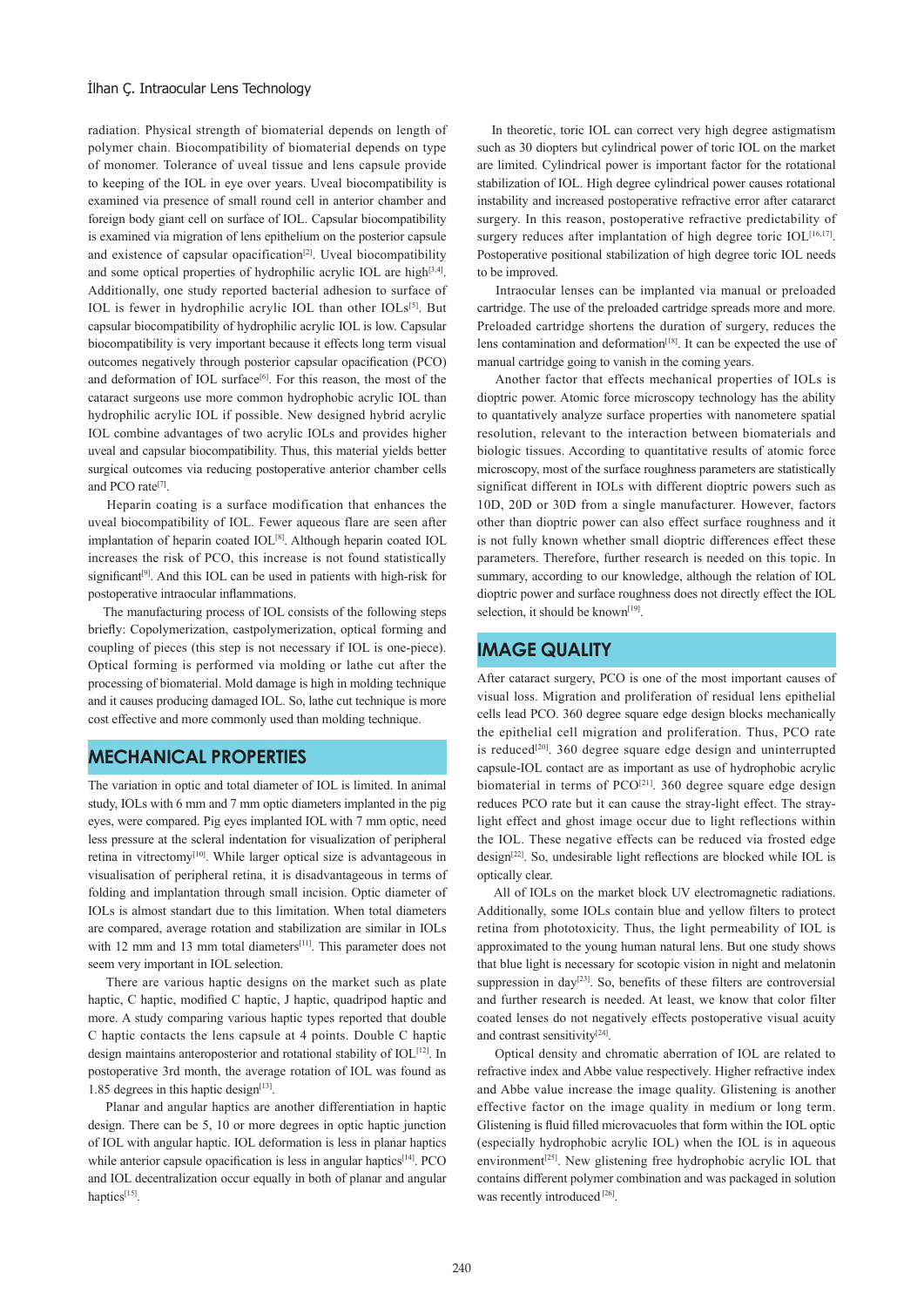Refractive power of IOL is same in all over the surface of IOL in spherical optical design. This design causes an increase in spherical and chromatic aberration while reducing visual acuity and contrast sensitivity<sup>[27]</sup>. Additionally, photic phenomena such as glare and halo occur more commonly in spherical optic than aspheric optic<sup>[28]</sup>. Aspheric optic makes overrefraction in periphery of IOL and decreases spherical and chromatic aberrations. For these reasons, IOL with aspherical optical design is used more frequently than IOL with spherical optical design. Additionally, asphericity value of aspheric IOL should be known. The asphericity value of aspheric IOL on the market is not same and they range from 0 to -0.27. Different asphericity values are used to compensate the positive aberration of cornea. This aberration is different in each patient and it can be detected with preoperative detailed examination. By the use of aspherical IOL with appropriate asphericity value, contrast sensitivity is increased, spherical and high order aberrations are decreased and postoperative visual outcomes can be perfectioned<sup>[29]</sup>.

 Phacoemulsification is a milestone in cataract surgery. 3.2 mm or 2.8 mm incision sizes were used in recent years and 2.0 mm or smaller incision sizes are used in currently. Many of IOLs on the market can be implanted through small incision sizes. Smaller incision in cataract surgery and use of these new IOLs provide faster wound healing, less surgical induced astigmatism and better uncorrected visual acuity. There are significant differences even between 2.0 mm and 1.8 mm incision sizes in terms of these parameters<sup>[30]</sup>. In future, new IOLs that can be implanted through smaller incision, will increase satisfaction of patients in postoperative period.

### **CONCLUSION**

Intraocular lens technology is the fastest developing and most studying technology in ophthalmology. There are too many IOLs have different properties on the market in today. For perfect postoperative outcomes, surgical equipments and techniques should not be standart, they must be customized. And surgeon should determine the appropriate IOL for each patient in light of evidence based medicine.

 Hidrophobic or hybrid acrylic biomaterial and 360 degree squareedge design decrease PCO rate<sup>[2,7,20]</sup>. Frosted edge design blocks the light reflection within IOL and provides better vision when use square edge IOLs<sup>[22]</sup>. Smaller incision and IOL with better foldability should be used for perfect postoperative outcomes<sup>[30]</sup>. High refractive indeks, high Abbe value, glistening free and aspheric optical design upgrade the image quality $[26-28]$ . Preloaded cartridge is very important factor that reduces peroperative and postoperative complication rates<sup>[18]</sup>.

 Heparin coated IOL can reduce the postoperative intraocular inflammation[8]. The use of this IOL should be considered in high risk patient group especially pediatric population.

 If there is capsule contraction syndrome in fellow eye, the use of IOL with angular haptic should be considered to prevent anterior capsule opacification [14].

 In normally, blue or yellow light filters on IOL surface are not necessary[23]. Chromophore added IOL can be implanted in patients with retinal degeneration to protect retina from phototoxicity. However further research is needed in this regard.

 If necessary toric IOL can be implanted but postoperative positional stabilization of toric IOL is low<sup>[16,17]</sup>. For astigmatic correction, cataract surgery should be combined with other techniques such as limbal relaxation incision, so cylindrical power of IOL should be reduced. Additionally, double C haptic design provides stable IOL position in these patients.

 Large optic diameter is advantageous for peripheral retinal examination<sup>[10]</sup>. Peripheral retinal examination is more important in patients with diabetes mellitus or degenerative myopia than others. IOLs with larger optic diameter should be prefered in these patients if it is possible.

### **REFERENCES**

- 1. Ridley H. Intra-ocular acrylic lenses after cataract extraction. 1952. *Bull World Health Organ*. 2003; **81(10)**: 758-61. Epub 2003 Nov 25.
- 2. Abela-Formanek C, Amon M, Kahraman G, Schauersberger J, Dunavoelgyi R. Biocompatibility of hydrophilic acrylic, hydrophobic acrylic, and silicone intraocular lenses in eyes with uveitis having cataract surgery: Long-term follow-up. *J Cataract Refract Surg*. 2011 Jan; **37(1)**: 104-12. [DOI: 10.1016/ j.jcrs.2010.07.038]
- 3. Vinas M, Dorronsoro C, Garzón N, Poyales F, Marcos S. In vivo subjective and objective longitudinal chromatic aberration after bilateral implantation of the same design of hydrophobic and hydrophilic intraocular lenses. *J Cataract Refract Surg*. 2015 Oct; **41(10)**: 2115-24. [DOI: 10.1016/j.jcrs.2015.11.009]
- Tang Y, Song H, Chen J, Tang X. Comparison of pseudophakic retinal straylight in spherical/aspherical and hydrophobic/ hydrophilic intraocular lens. *Int J Ophthalmol.* 2015 Dec 18; **8(6)**: 1146-50. [DOI: 10.3980/j.issn.2222-3959.2015.06.12. eCollection 2015.
- 5. Mazoteras P, Casaroli-Marano RP. In vitro biofilm distribution on the intraocular lens surface of different biomaterials. *J Cataract Refract Surg.* 2015 Sep; **41(9)**: 1980-8. [DOI: 10.1016/ j.jcrs.2015.05.029]
- 6. Avetisov SE, Gamidov AA, Novikov IA, Fedorov AA, Kas'yanov AA. Chemical microanalysis of mineral deposits on explanted hydrophilic acrylic intraocular lenses. *Vestn Oftalmol.* 2015 Jul-Aug; **131(4)**: 74-8.
- 7. Fujita S, Tanaka T, Miyata A, Hirose M, Usui M. Cell adhesion and glistening formation in hybrid copolymer intraocular lenses. *Ophthalmic Res.* 2012; **48(2)**: 102-8. [DOI: 10.1159/000335981]. Epub 2012 Apr 18.
- 8. Krall EM, Arlt EM, Jell G, Strohmaier C, Bachernegg A, Emesz M, Grabner G, Dexl AK. Intraindividual aqueous flare comparison after implantation of hydrophobic intraocular lenses with or without a heparin-coated surface. *J Cataract Refract Surg.* 2014 Aug; **40(8)**: 1363-70. [DOI: 10.1016/j.jcrs.2013.11.043].
- 9. Krall EM, Arlt EM, Jell G, Strohmaier C, Moussa S, Dexl AK. Prospective Randomized Intraindividual Comparison of Posterior Capsule Opacification After Implantation of an IOL With and Without Heparin Surface Modification. *J Refract Surg.* 2015 Jul; **31(7)**: 466-72. [DOI: 10.3928/1081597X-20150623-05].
- 10. Terauchi G, Matsumoto CS, Shinoda K, Matsumoto H, Mizota A. Effect of intraocular lens diameter implanted in enucleated porcine eye on intraocular pressure induced by scleral depression. *Biomed Res Int*. 2014; **2014**: 586060. [DOI: 10.1155/2014/586060]. Epub 2014 Mar 27.
- 11. Harrer A, Hirnschall N, Maedel S, Findl O. Influence of the overall intraocular lens diameter on rotational stability. *Ophthalmic Res.* 2015; **53(3)**: 117-21. [DOI: 10.1159/000368658]. Epub 2015 Feb 7.
- 12. Bozukova D, Pagnoulle C, Jérôme C. Biomechanical and optical properties of 2 new hydrophobic platforms for intraocular lenses. *J Cataract Refract Surg*. 2013 Sep; **39(9)**: 1404-14. [DOI: 10.1016/ j.jcrs.2013.01.050]. Epub 2013 Jul 2.
- 13. Poyales F. Comparision of the two IOLs with the same optics, two designs, two materials. ESCRS 2014.
- 14. Vock L, Menapace R, Stifter E, Findl O, Georgopoulos M. Clinical